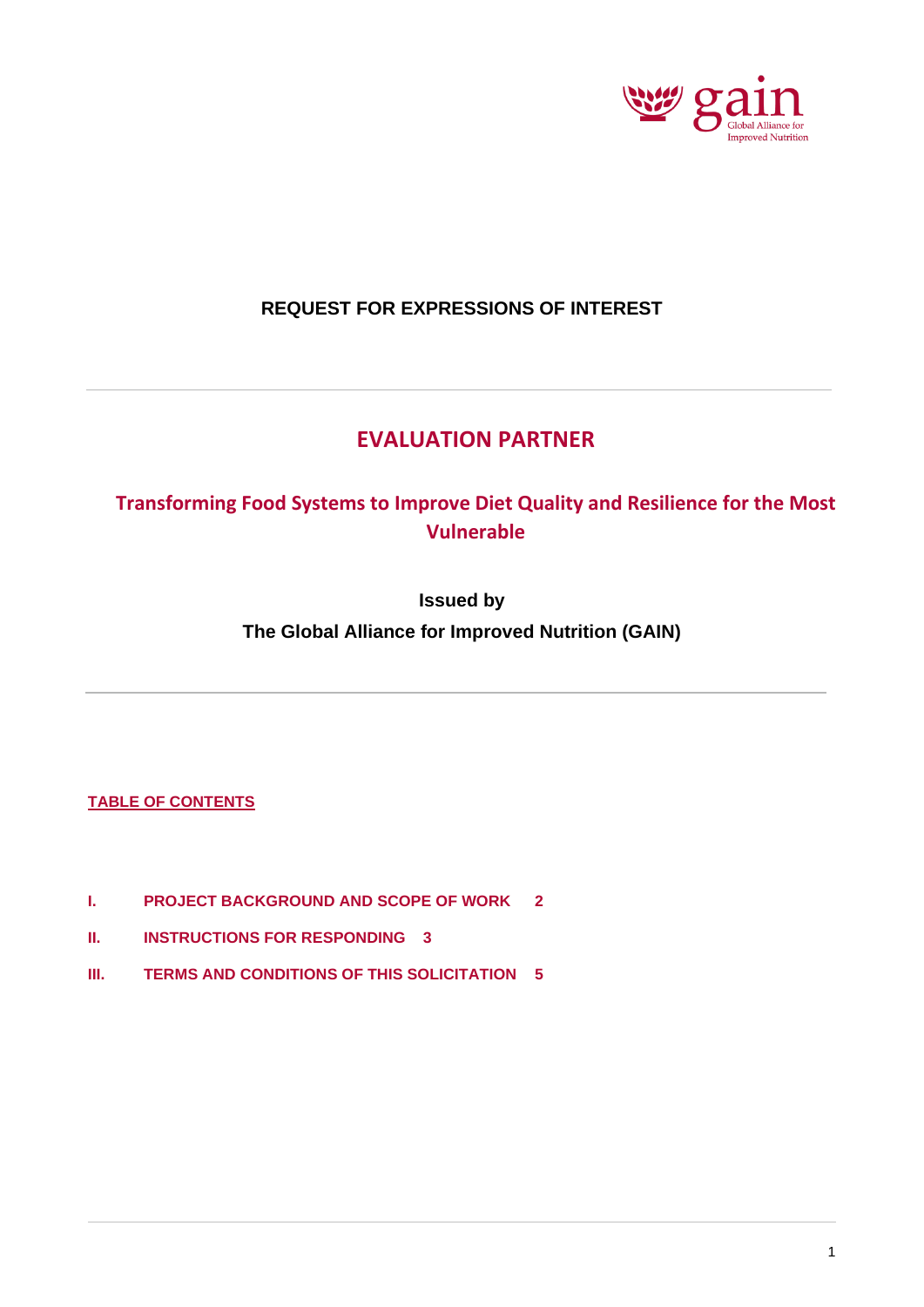

# <span id="page-1-0"></span>*I. PROJECT BACKGROUND AND SCOPE OF WORK*

### *ABOUT GAIN*

The Global Alliance for Improved Nutrition (GAIN) is a Swiss-based foundation launched at the UN in 2002 to tackle the human suffering caused by malnutrition. Working with both governments and businesses, we aim to transform food systems so that they deliver more nutritious food for all people.

GAIN's work to improve the consumption of safe and nutritious food is based on three interlinked strategic objectives:

- 1. to improve the demand for safe, nutritious foods,
- 2. to increase the availability of nutritious foods and enhance the nutritional value of foods, and
- 3. to strengthen the enabling environment to improve the consumption of safe, nutritious foods

We build alliances between governments, local and global businesses, and civil society to deliver sustainable improvements at scale. We are part of a global network of partners working together to create sustainable solutions to malnutrition. Through alliances, we provide technical, financial and policy support to key participants in the food system. We use specific learning, evidence of impact, and results of projects and programmes to shape and influence the actions of others.

Headquartered in Geneva, Switzerland, GAIN has representative offices in Denmark, The Netherlands, the United Kingdom, and the United States. In addition, we have country offices in Bangladesh, Ethiopia, India, Indonesia, Kenya, Mozambique, Nigeria, Pakistan, and Tanzania. Programmes and projects are carried out in a variety of other countries, particularly in Africa and Asia.

GAIN seeks to transform food systems leading to lasting changes that favour improved diet quality and ultimately, nutrition outcomes. With support from the Ministry of Foreign Affairs of the Netherlands (MoFA), GAIN is embarking on a new round of programming (5-year grant) being undertaken in up to 6 countries (Kenya, Ethiopia, Nigeria, Mozambique, Benin, Uganda). The approach will build on the previous work of GAIN and others and varies in each country context. In general, activities can be classified into 4 categories:

- 1. *Strengthening nutritious food value chains from production to consumption*.
- 2. *Prioritise, empower, protect those in situations of vulnerability.*
- 3. *Generate and use evidence for programme improvement, to inform policymaking, and to influence the approaches and priorities of others.*
- 4. *Collaborate, share, disseminate, learn, and strengthen impact potential*.

The portfolio of work is under development and the detailed theories of change and workplans will be finalized early to mid-2022.

### *OBJECTIVES FOR WORK SOUGHT THROUGH THIS RFP*

With this RFP GAIN seeks an evaluation partner who will work closely with GAIN's Knowledge Leadership team to conceptualize and eventually commission process and impact evaluations in at least 4 (Kenya, Ethiopia, Mozambique, and Nigeria) and up to 6 focus countries (with the possible addition of Uganda and/or Benin). We envision this role as a thought partner through the life of the project (4-5 years), drawing on evidence and experience, and building on the evaluation approaches that have been utilized by GAIN previously to assess progress and impact of nutritious value chain projects. The specific objectives to be addressed by this RFP are as follows:

1. Review our programme designs (theories of change, logic models and results frameworks, assumptions, inception reports and other relevant documents).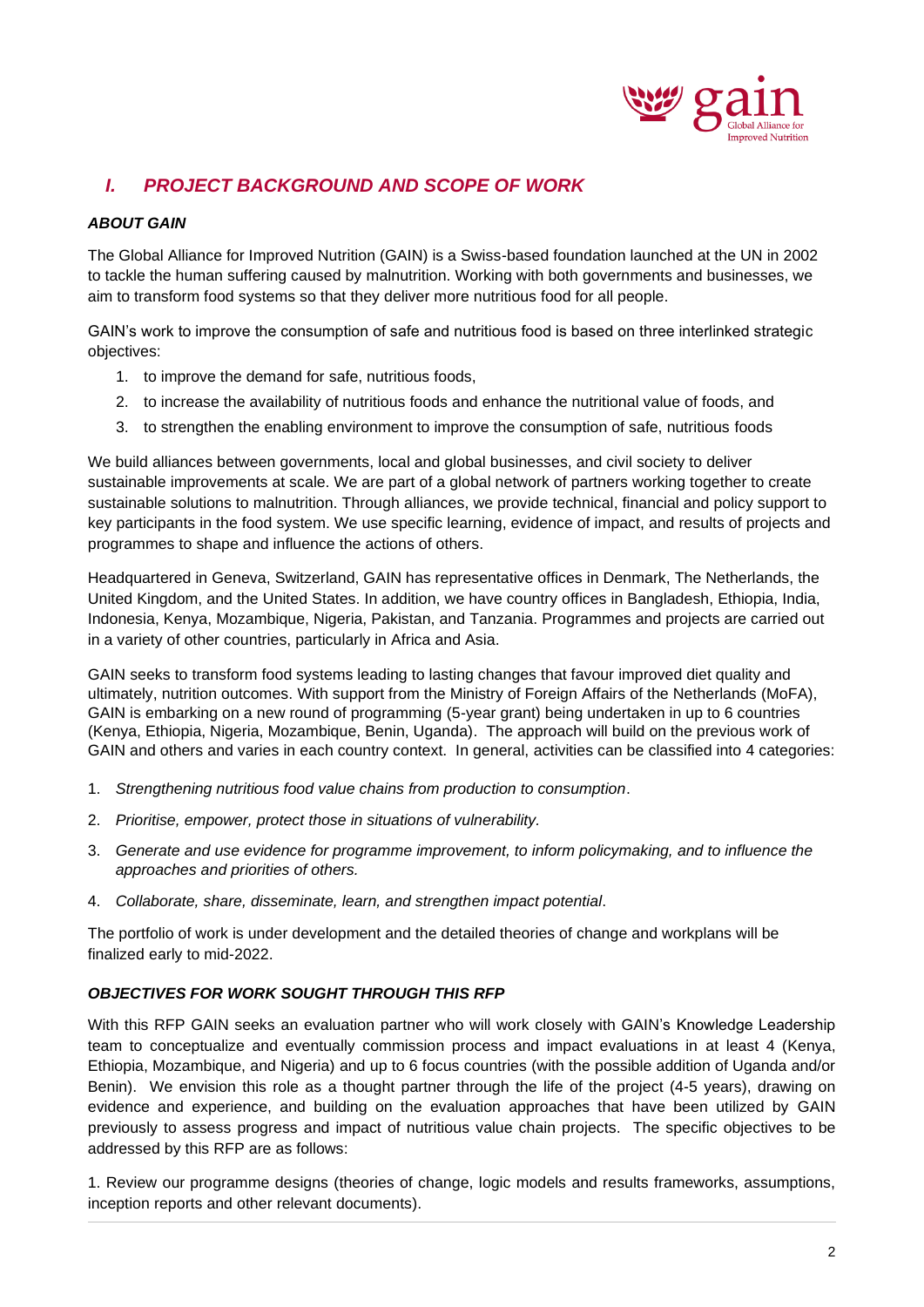

2. Design a proposed approach to assessing progress and impact of the programme in each of 4 (and up to 6) focus countries.

3. Identify a local research / academic institution in each of the focus countries to conduct the evaluations as full intellectual partners (including local co-PI) and collaborate with these institutions throughout the evaluation lifetime.

4. Lead, in collaboration with local research partners and GAIN, peer-reviewed papers on the findings of impact evaluations.

5. Identify opportunities for and lead in collaboration with GAIN peer-reviewed papers about evaluation frameworks, approaches, methods, and similar.

# <span id="page-2-0"></span>*II. SCOPE OF WORK*

The successful applicant shall provide the following services:

- Review theories of change of all country programs, providing recommendations for improvement. Based on revised theory of change, develop detailed impact pathways and corresponding assumptions that can be used to guide the evaluation
- Support GAIN to ascertain evaluability of the programs in Kenya, Ethiopia, Mozambique, and Nigeria by the end of 2022 (and potentially up to 2 additional countries by mid-2023)
- Based on the impact pathway and evaluability assessment, develop an initial overview of potential evaluation approaches for each of the country programs or each of the programme areas, including a detailed overview of how the partner will work with GAIN and engage with local academic/ research institutions as full evaluation partners (i.e., local co-PI), including specific details of roles and responsibilities for all stages of evaluations from design through reporting and publications
- Identify a local evaluation partner in each country context and support (together with GAIN) that partner to obtain all relevant ethical approvals, access and data collection permissions as appropriate, e.g., government approvals.
- Support the local partner in the development of study protocols (including literature review, detailed methodology and justification, sampling plan (where applicable), data analysis plan, and data collection tools) for review and approval by GAIN and manage and lead on cross-country research, where identified and applicable (including meta-analyses and reporting and publications).
- Support or oversee (as agreed with GAIN) all aspects of primary data collection, quality assurance, and data entry, cleaning, management and analyses conducted by local implementing partners.
- For primary data collected, ensure that GAIN receive raw and clean datasets, accompanying codebooks, and syntax and output of all data analyses. If quantitative data are collected, data documentation must be provided using Nesstar2.
- Work with local evaluation partners (aligned with pre-defined roles and responsibilities) to draft full reports, including literature review, methods, data collection activities, results and conclusions/recommendations.
- Identify opportunities for and lead in collaboration with GAIN peer-reviewed papers about evaluation frameworks, approaches, methods, and similar.

# *III. INSTRUCTIONS FOR EXPRESSION OF INTEREST*

This RFP will be managed in a 2-stage process. This initial expression of interest must be based on the information available in this request for Expression of Interest (EOI) only and does not represent a commitment to submit a full proposal should the additional details modify the interest. For those selected to submit a full proposal, no funding will be made available from GAIN for this process. GAIN anticipates inviting 2-4 expressions of interest to submit a full proposal. The decision will be based on understanding of the task, viability and innovation of proposed approach, and composition of the team.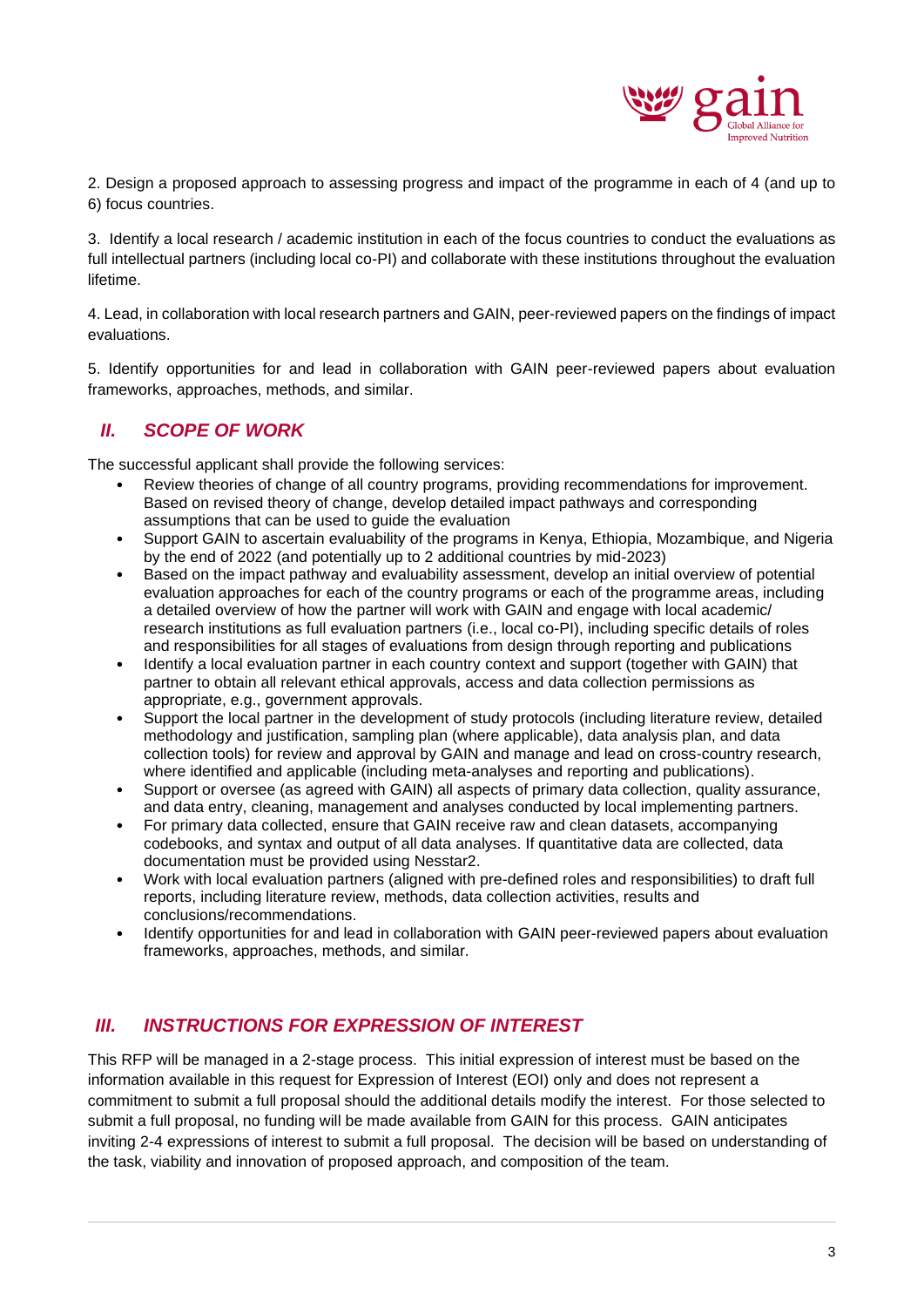

For the expression of interest, we request a response of no more than **4 pages** (including 1 page for the financial justification) containing at least the following information:

- 1. Clear explanation of the bidder's understanding of the role of the proposed evaluation partner
- 2. Brief overview of proposed approach to meeting the 3 stated objectives
- 3. Overview of approach to working in collaboration with GAIN
- 4. Capacity statement outlining key proposed team members and overview of relevant experience
- 5. One page overview and justification of anticipated costs (excluding field data collection and costs to be borne by local partners)

#### *CONTACT AND INQUIRIES*

Staff will be available to respond to clarifications on this solicitation. Please direct all inquiries and other communications to the GAIN email address: [rfp@gainhealth.org.](mailto:rfp@gainhealth.org) Queries sent by April 28th, 2022 at 5:00pm EST will be responded to via an [online post on the website](https://www.gainhealth.org/knowledge-centre/request-for-proposals-sun-business-network-evaluation-2019/) on April 29<sup>th</sup>, 2022. Responses will not be confidential except in cases where the applicant clearly indicates that proprietary information is involved.

#### *SUBMISSION*

Expressions of Interest should be in English and submitted in electronic copy to the following e-mail address: [rfp@gainhealth.org](mailto:rfp@gainhealth.org) . Please include EoI: **EVALUATION PARTNER -Transforming food systems** in the subject line.

#### *DEADLINE MAY 6TH 2022*

Completed proposals should be submitted electronically to GAIN **before 5:00 pm EST on MAY 6th 2022.** 

#### *EXPRESSIONS OF INTEREST WILL NOT BE REVIEWED OR CONSIDERED IF:*

- received after the RFP deadline at the specified receiving office.
- received by fax.
- Incomplete as per sections noted above.
- not signed.

#### *RIGHTS OF REJECTION*

GAIN reserves the right to reject any or all submissions or to cancel or withdraw this pre-RFP for any reason and at its sole discretion without incurring any cost or liability for costs or damages incurred by any applicant, including, without limitation, any expenses incurred in the preparation of the submission. The applicant acknowledges and agrees that GAIN will not indemnify the applicant for any costs, expenses, payments or damages directly or indirectly linked to the preparation of the submission.

### *SUMMARY OF DEADLINES*

- 1. Queries to be submitted by: April 28th 2022
- 2. Response will be disseminated on the website by: April 29th 2022
- 3. Expression of Interest submission deadline: May 6<sup>th</sup> 2022
- 4. Response from GAIN on acceptance or rejection of EoI: May 23rd 2022
- 5. Anticipated deadline for full proposal from selected EoI: June 14<sup>th</sup> 2022
- 6. Anticipated award of contract: July 15th 2022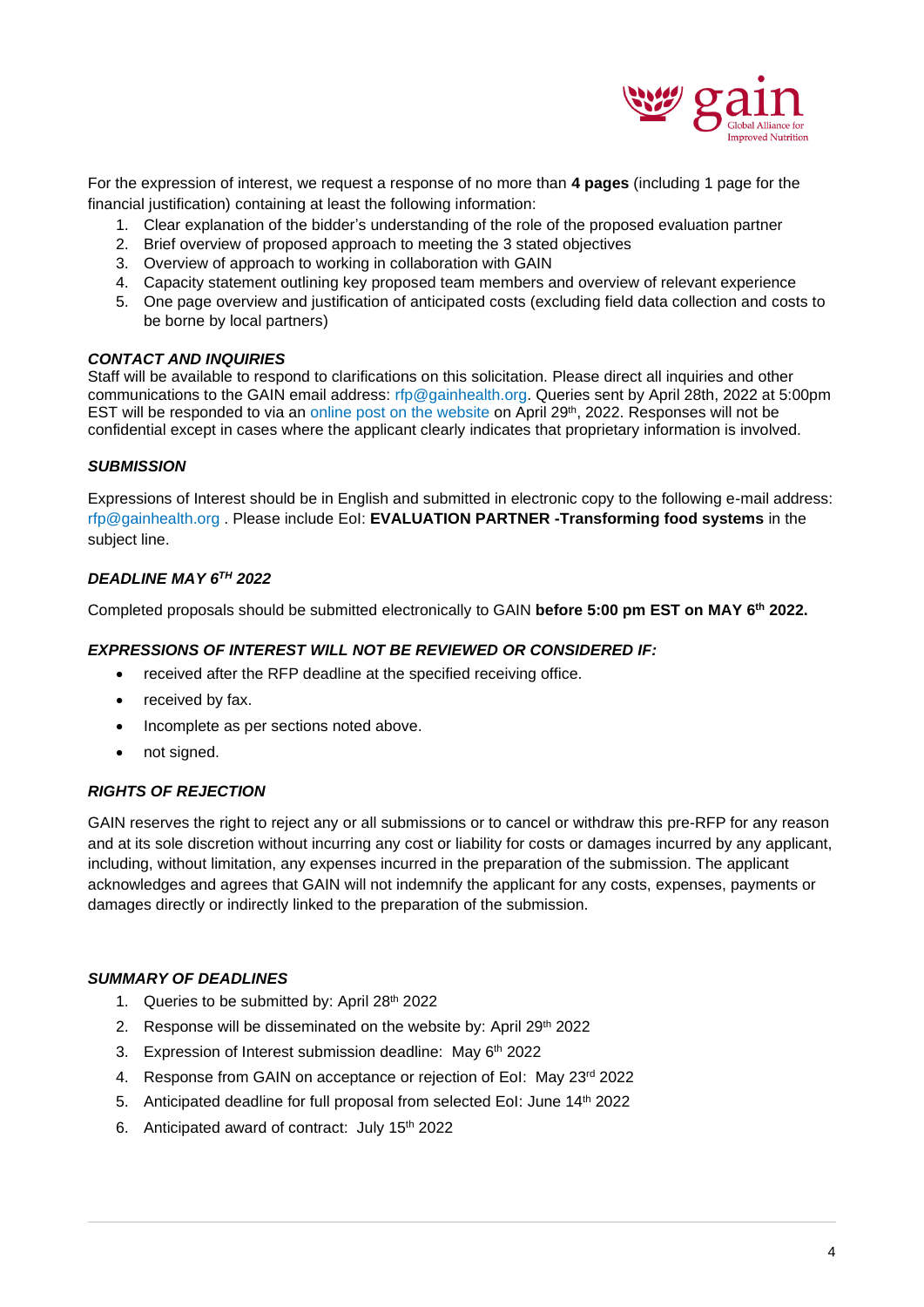

# <span id="page-4-0"></span>*IV. TERMS AND CONDITIONS OF THIS SOLICITATION*

### *NOTICE OF NON-BINDING SOLICITATION*

GAIN reserves the right to reject any and all bids received in response to this solicitation and is in no way bound to accept any proposal. GAIN additionally reserves the right to negotiate the substance of the successful applicants' proposals, as well as the option of accepting partial components of a proposal if deemed appropriate.

### *CONFIDENTIALITY*

All information provided as part of this solicitation is considered confidential. In the event that any information is inappropriately released, GAIN will seek appropriate remedies as allowed. Proposals, discussions, and all information received in response to this solicitation will be held as strictly confidential.

### *RIGHT TO FINAL NEGOTIATIONS ON THE FULL PROPOSAL*

GAIN reserves the right to negotiate on the final costs, and the final scope of work of the proposal. GAIN reserves the right to limit or include third parties at GAIN's sole and full discretion in such negotiations.

### *EVALUATION CRITERIA FOR FULL PROPOSAL (ALSO USED FOR REVIEW OF EOI)*

Proposals will be reviewed by the Selection Team. The following indicate a list of the significant criteria against which proposals will be assessed. This list is not exhaustive or 100% inclusive and is provided to enhance the applicants' ability to respond with substance.

Applicants are required to submit the following information, conforming to the guidelines given in this section:

- Technical quality of proposal **40%**
	- $\circ$  Clear articulation of the respondents understanding of the scope of word and objectives
	- $\circ$  Proposed collaborative approach for meeting the 3 stated objectives
	- o Example of detailed approach in 1 chosen country (Kenya, Ethiopia, Mozambique, Nigeria), drawing on the nature of services based on the Scope of Work.
- Team profiles and experience **50%**
	- $\circ$  Demonstrated expertise and prior experience in the evaluation of relevant programs
	- o Composition of evaluation partner team
	- o Demonstrated ability to identify and collaborate as full intellectual partners for research institutions in each of the focus countries
	- $\circ$  Experience working in at least one of Kenya, Nigeria, Mozambique, Ethiopia, with preference for experience in multiple African countries
- Budget **20%**
	- o Total budget
	- o Value for money

#### *AS PART OF THE SELECTION PROCESS, GAIN RESERVES THE RIGHT TO REQUEST CLARIFICATIONS AND FURTHER DETAILS FROM ONE OR A SHORT LIST OF FINAL RESPONDENTS.*

### *REVIEW PROCESS*

The review process will involve a Review Panel with participants selected by GAIN.